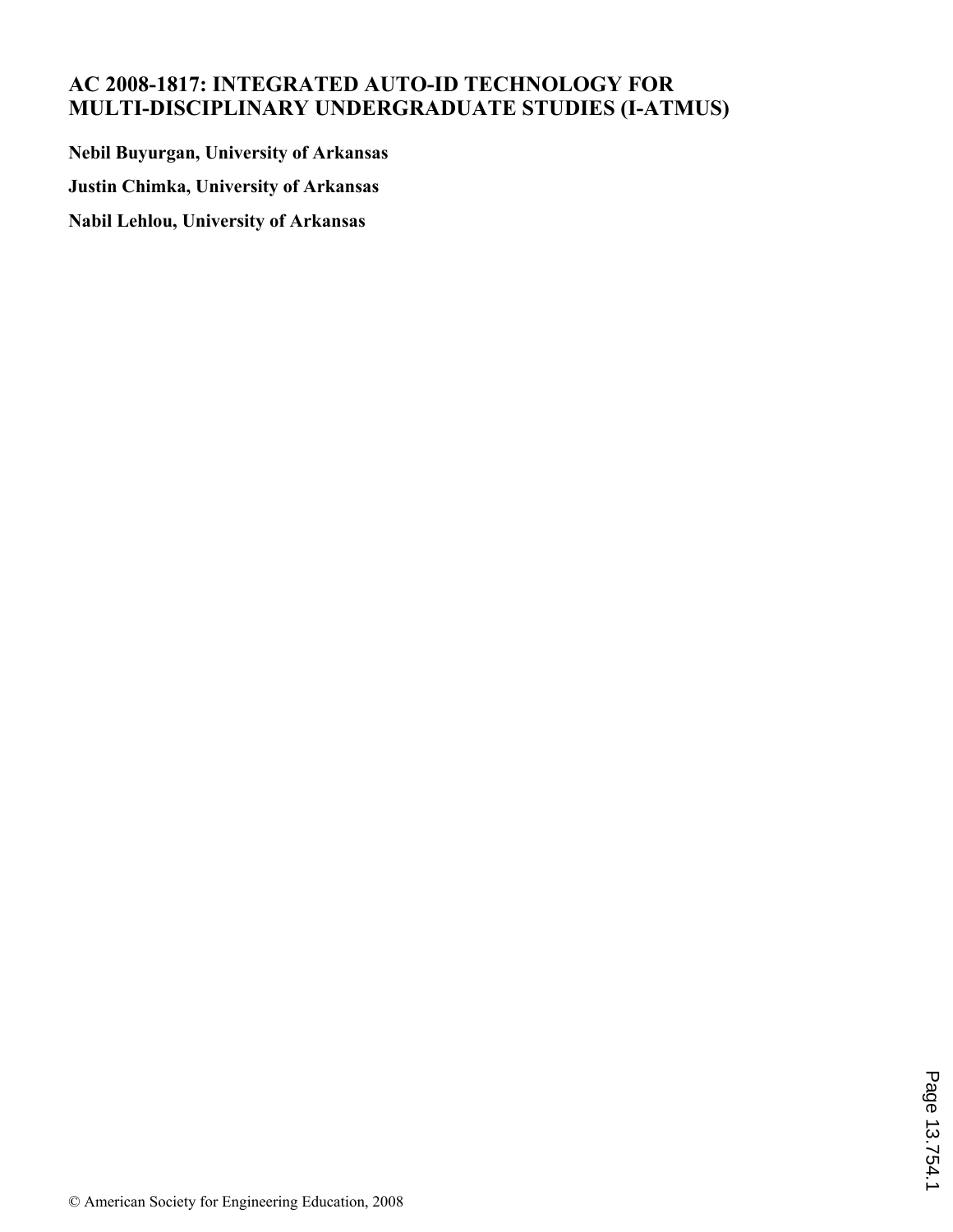# **Integrated Auto-ID Technology for Multidisciplinary Undergraduate Studies (I-ATMUS)**

#### **Abstract**

Automated Identification (AutoID) and Radio Frequency Identification (RFID) technologies are unique in that their research and development are led by industry rather than academy. Therefore, there is a large knowledge gap between the best practices in industry and theoretical academic work, which should be bridged by the future engineers that are acquainted with such technologies. In order to fill that gap and fulfill the industrial manpower needs, the number of such individuals is to be increased. That can be achieved by developing next-generation laboratory learning environments, which provide hands-on experience for on-campus and offcampus students. For this reason, user-friendly, web-based applications are built as a way to give access to off-site students. A laboratory motorized hardware system is assembled in order to provide RFID technology testing setups. The overall environment is empowered by a programming language that yields remote agent control, RFID data acquisition, and abstract computations. Furthermore, the website contains online teaching modules for AutoID technologies and their application areas. The result of such an implementation is a powerful educational tool that is utilized to support innovative curriculum activities and provide hands-on laboratory experiments to on-campus and off-campus students. This project not only increases the understanding of AutoID technologies and their applications, but also improves students' attitudes about engineering education and enhances their confidence towards the targeted technologies. Partial support for this work was provided by the NSF CCLI program.

#### **Introduction**

The Auto-ID and RFID technologies are becoming more popular than ever while being led by industry rather than academia. As a result, a gap between the corporate practices and theoretical work has been formed. This caused a lack of potential experts in such emerging fields within the market of qualified personnel. The number of engineering students who are acquainted with the target technologies is to be raised to fulfill the manpower demand of the industry. That can be achieved through a next-generation learning environment that can provide remote hands-on laboratory experimentation setups, in addition to on-site setups.

Furthermore, recent research has shown that students learn and retain information best through interactive examples and experiments<sup>2,3,4</sup>. With the increase in use of technology and the internet, many researchers in all fields are focused on creating web-based laboratories to enhance students' learning, thus students are able to study and learn anywhere and anytime<sup>1,5,6</sup>. Another benefit of online virtual laboratories is that researchers are able to stimulate the interest of students with new teaching techniques provided by the web<sup>7</sup>.

This paper presents the idea of building an RFID learning environment that includes a remotely controlled online RFID laboratory. Specifically, a brief introduction to the RFID technology is given, the concept of hardware and software support of the online RFID learning labenvironment is discussed, and the way of integrating RFID in the remotely controlled system is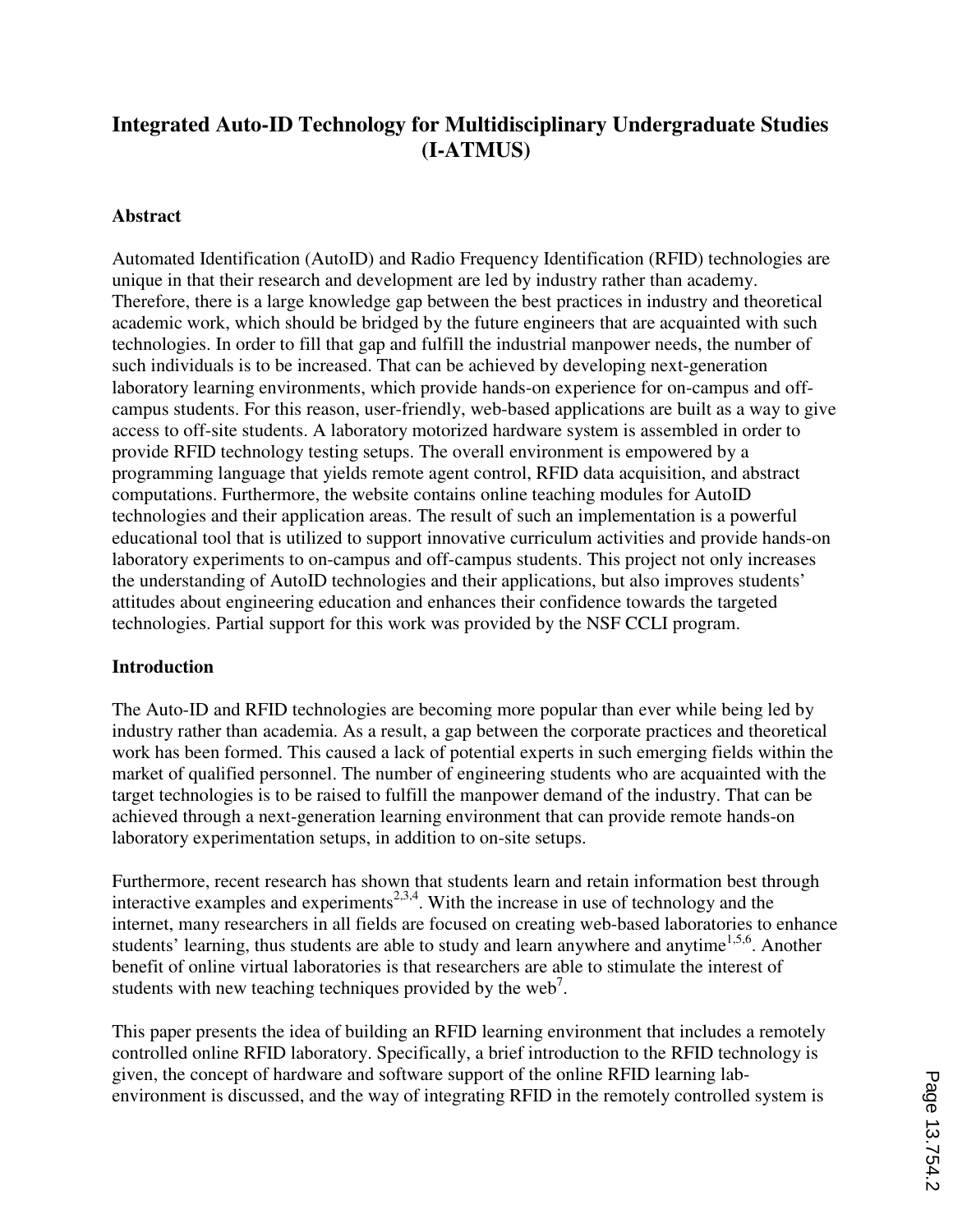explained. The laboratory is developed to assist the teaching, training, and research of RFID technology as a response to the growing need for RFID experts who can help companies deploy and utilize the technology in a variety of applications. Moreover, test sites in the laboratory are developed in such a way to have the ability to mimic typical RFID applications and distantly available for the users who don't have access to RFID hardware.

## **RFID Technology**

Radio Frequency Identification (RFID) is a data collection technology that utilizes a wireless radio communication (radio frequency signals) to identify, track, and categorize objects. The basic RFID system consists of three main components:

- The RFID reader, which by itself contains the processing unit, antennas, and the cables joining them; its main task is send electromagnetic waves to the surrounding environment and listen for electromagnetic responses from the RFID tags. Upon receipt of the tags' data, the reader submits the RFID reads to the target database.
- The RFID tag, which is a microchip that is bound to a small antenna and that transmits the data stored in it as the electromagnetic response to the reader.
- The database where all the raw read data is to be amassed, and most likely converted into meaningful numbers and patterns.

This system can be extended with a set of middleware devices, a variety of software applications, a network of readers, and a powerful database management system (DBMS) to facilitate data acquisition and management.

With its capability of storing a descent amount of data, an RFID tag can outperform a barcode tag, which can identify the kind of an item only, one item at a time, and has to be scanned with line of sight. RFID however can identify each entity uniquely since tags contain room for extra data that represent the item's ID. While this emerging technology is being used in inventory control and tracking merchandize throughout the supply chain, it can also prove itself useful in other fields such as healthcare, security, and asset management. In the future, RFID will probably be used to compute the price sum of a supermarket cart of items just by passing it from a gate; for that reason, it is compulsory to have a 100% read rate, which is not attained currently. On the other hand, universities began embracing the RFID technology after some corporations have showed interest in testing and developing its equipment and started sponsoring research programs. RFID users basically need to assess the capability of such a technology, which depends on:

- the quality of the RFID reads
- the reliability of tags and readers in different environments
- the impact of electromagnetic wave interference
- the effect of changing distances or angles between readers and tags

Therefore, the existence of RFID laboratories is very important to providing testing results and conclusions as well as improving the RFID materials. Furthermore, it gives the involved individuals hands-on experience making them potential RFID experts.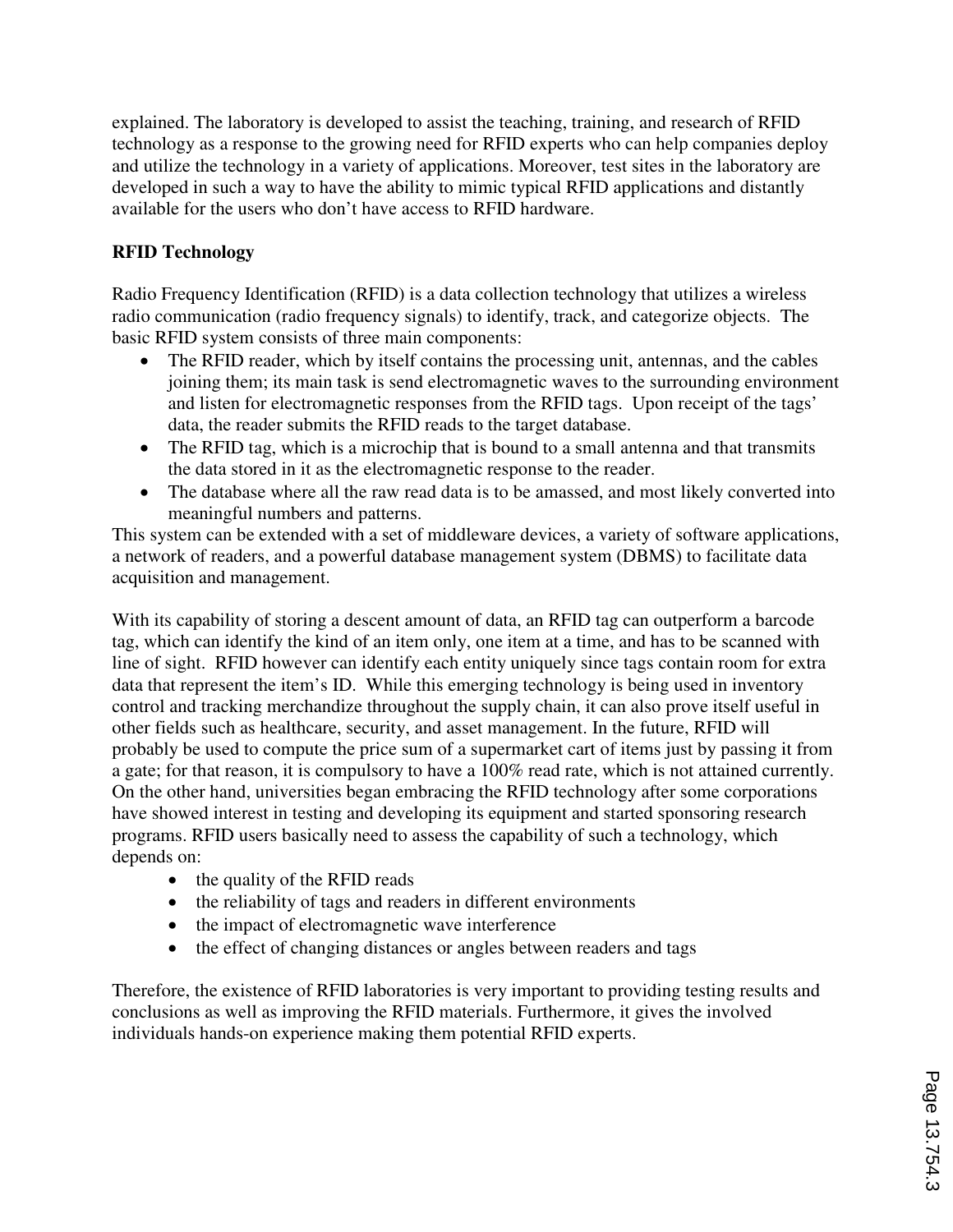### **Building a Lab Learning Environment for RFID**

RFID is a new technology that is still not very accessible to the public. Also, it is not a technology that can be learned, mastered, and improved just by reading. Hands-on experiments are one very important component of teaching and promoting RFID, and using web technology to provide such commodity is one step to the future. The idea is to build a website that gives access to an RFID laboratory environment where experiments can be performed online, and therefore, can be carried out from anywhere in the world since the internet is ubiquitous nowadays.

Beside the basic RFID components (readers, tags, and databases), an RFID learning environment contains robots, motors, or even toys that allow moving RFID tags and antennas with different degrees of freedom such as rotations, translations, or combinations of both. A user in this atmosphere can configure the setup of each device, start reading the surrounding RFID tags (which might be in motion), then do his/her data analysis and provide conclusions. Not only that, but this learning environment can be enhanced with a programming language that facilitates hardware control and data acquisition for advanced users.

This paper discusses another important aspect of building such an environment, which is the architecture that lies under the hardware and software systems. This point is important because it can affect the complexity of updating or upgrading the overall system in the future. For that reason, we start with a basic but reliable core structure that controls a motor, and then we extend it to form an advanced online-controllable system.

## *1. Core System Structure*

Building a system infrastructure from scratch might involve talking about some details. What is important to know is that a simple motor has three states: turn clockwise, turn counterclockwise, and idle. These states can be obtained by constructing a circuit that uses relays to switch on/off the right motion. Also, the signals that turn a relay on/off can be imported from a computer and controlled with a software interface.



**Figure 1** Core framework of system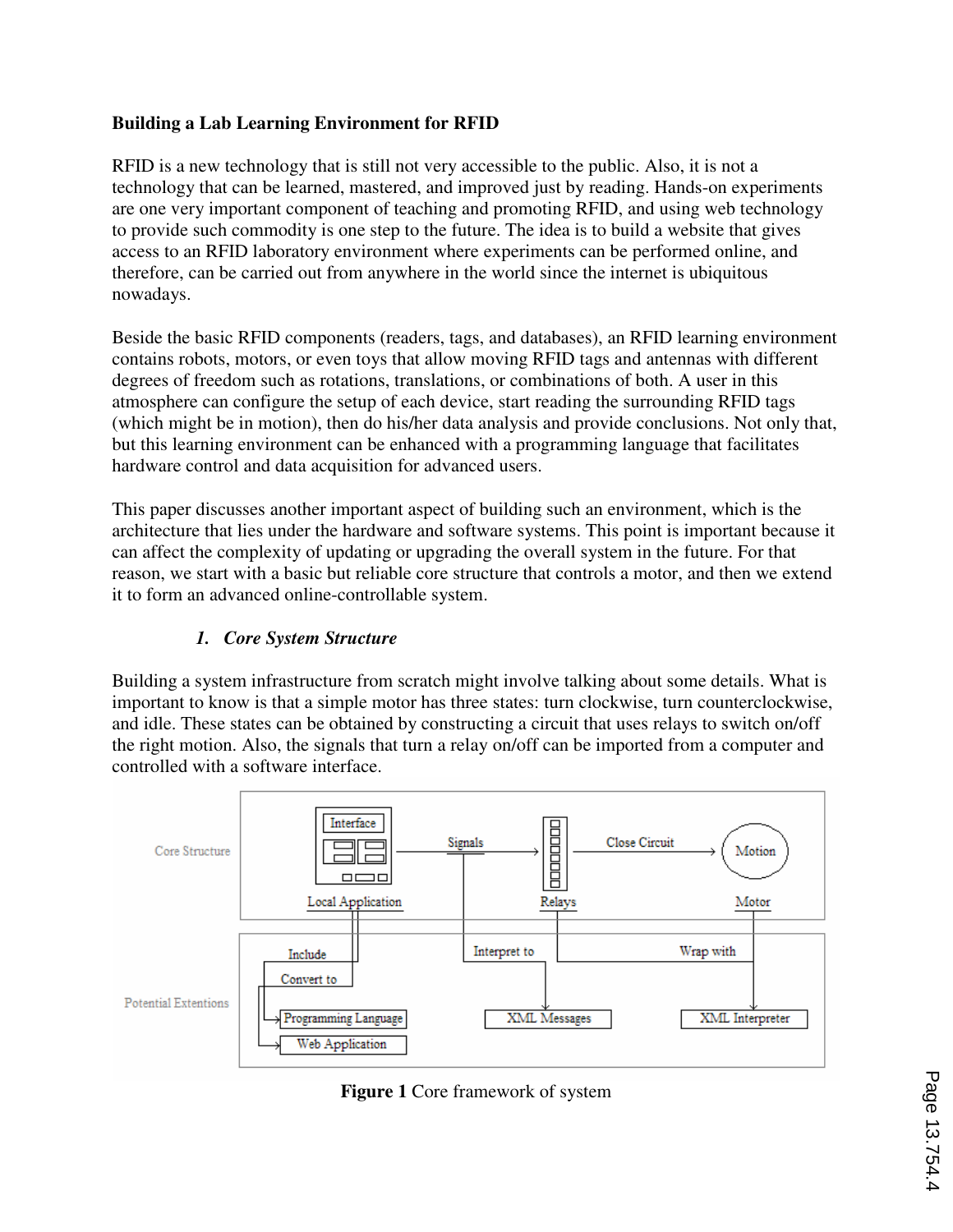The core structure of our basic system design therefore includes merely a software application and a robot (or simply a number of relays and motors). Upon a click of a button, the application sends signals through a computer port (such as the parallel port) and causes the relays to open or close, leading the robot to move or stop. The core framework of system is given in Figure 1.

Now, imagine that you can sit down at a computer, turn on our software application, and start playing with a little robot. Also imagine that you play with this system long enough that you become an acquainted user who craves for more control. Would not it be desirable to be able to program the robot according to a designed scenario or an inspired choreography? Would not it be even more useful to be able to do all this from any place in the world?

We hence explore the following system extensions (also showed in the figure above):

- 1. integrate a programming language to allow the user to program the behavior of a device
- 2. Embed the control interface on a web page for online access
- 3. Encapsulate a group of interrelated objects into one entity. For instance, relays and motors can be grouped together to make a robot that behaves independently of other external devices. This leads to a flexible system that is easy to upgrade.

### *2. Extended System Structure*

As mentioned before, the first extension applied to the system is the integration of a programming language. The reason behind such decision is because programming languages hide powerful computational and logical potentials, which have to be learned and explored by the user himself/herself. In the target system, the programming language can be used to program hardware scenarios, retrieve data from databases, obtain variable values at different time instants, debug programs, perform arithmetic operations, and simply solve problems. Also, a programming language can be built to fit a certain community of coders. For instance, if the users of the target system are mere people whose purpose is to learn and obtain RFID hands-on experience, instead of software engineers, then it is desirable to construct a programming language that hides the technical details and is easy to use for the public.

The second extension is to make the lab environment accessible through the ubiquitous internet. That is done by embedding the software application that controls the lab equipment on a webpage. A website is to contain this page as well as other relevant pages that can facilitate the use of the programming language and learn RFID better. While creative methods can be used to display the knowledge and convey it online, the website can be organized in a fashion that walks the individual from a beginner level to an RFID expert level. Furthermore, besides articles about the RFID technology and the programming language tutorials, teaching modules can be added to the website to teach the different uses and applications of this technology in the real world. Such applications include supply chain, logistics, material handling, production planning, and automated manufacturing.

The final extension touches upon the infrastructure of the lab environment and targets grouping interrelated components to make one independent device, which we name "an agent." Building an agent means not only gathering the dependent entities, but also constructing a software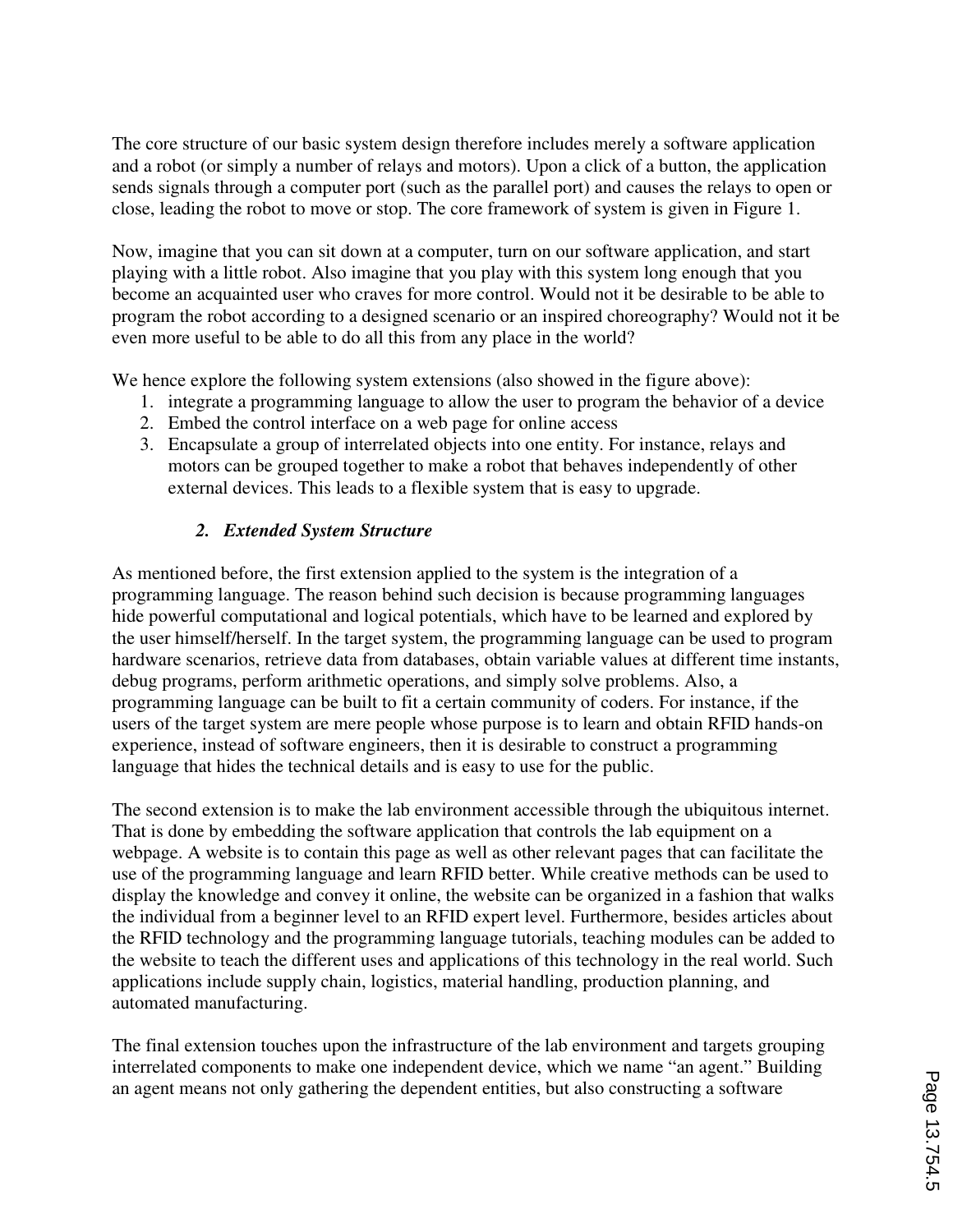application that accepts messages from the outside world and translates them into messages or actions that the group understands. For example, in the previously discussed core structure, instead of directly sending signals from the software interface to the motors, the application would send a message (we choose XML as an encoding language for messages) to the interpreter; then the interpreter takes care of sending the appropriate signals to the appropriate components in general, or motors in this particular case. As an outsider to the system, one can see that an XML message, which resulted from a click of a button from the software interface, was interpreted as an agent (or motor) motion. If this strategy is followed, then integrating other independent agents in the system will be an easy and rapid task in the future, reducing by that the maintenance and upgrade costs.

Finally, the set of extensions discussed in this section can be summarized in the following figure:



**Figure 2** The structure of the extended system

Notice that, even though it is not mentioned in the figure, the agent involved in the illustration is formed from the XML interpreter, the relays, and the motor.

## **Integrating RFID**

By this time, the reader should be familiar with the idea of controlling devices over the internet. The next step is to integrate the RFID technology in the remotely controlled system. That is done by attaching RFID antennas to motors to obtain the desired rotation or translation. Also, movable tags are easy to make since they are considerably light. They can be placed on boxes or items that slide on a conveyor belt or simply stuck on a displacing toy such as a car or a train.

On the other hand, the RFID reader is to be linked to its database and ready to be controlled through a software interface. For the user's convenience, it is preferable to have such interface integrated in the website from which the hardware devices (motors, robots, toys, agents…) are controlled. This website should also include a mechanism that allows querying the RFID database and acquiring the read data.

One final important component is the presence of a good quality web-camera that prompts the user to view and zoom on a specific part of the laboratory. Such device helps the RFID learner in